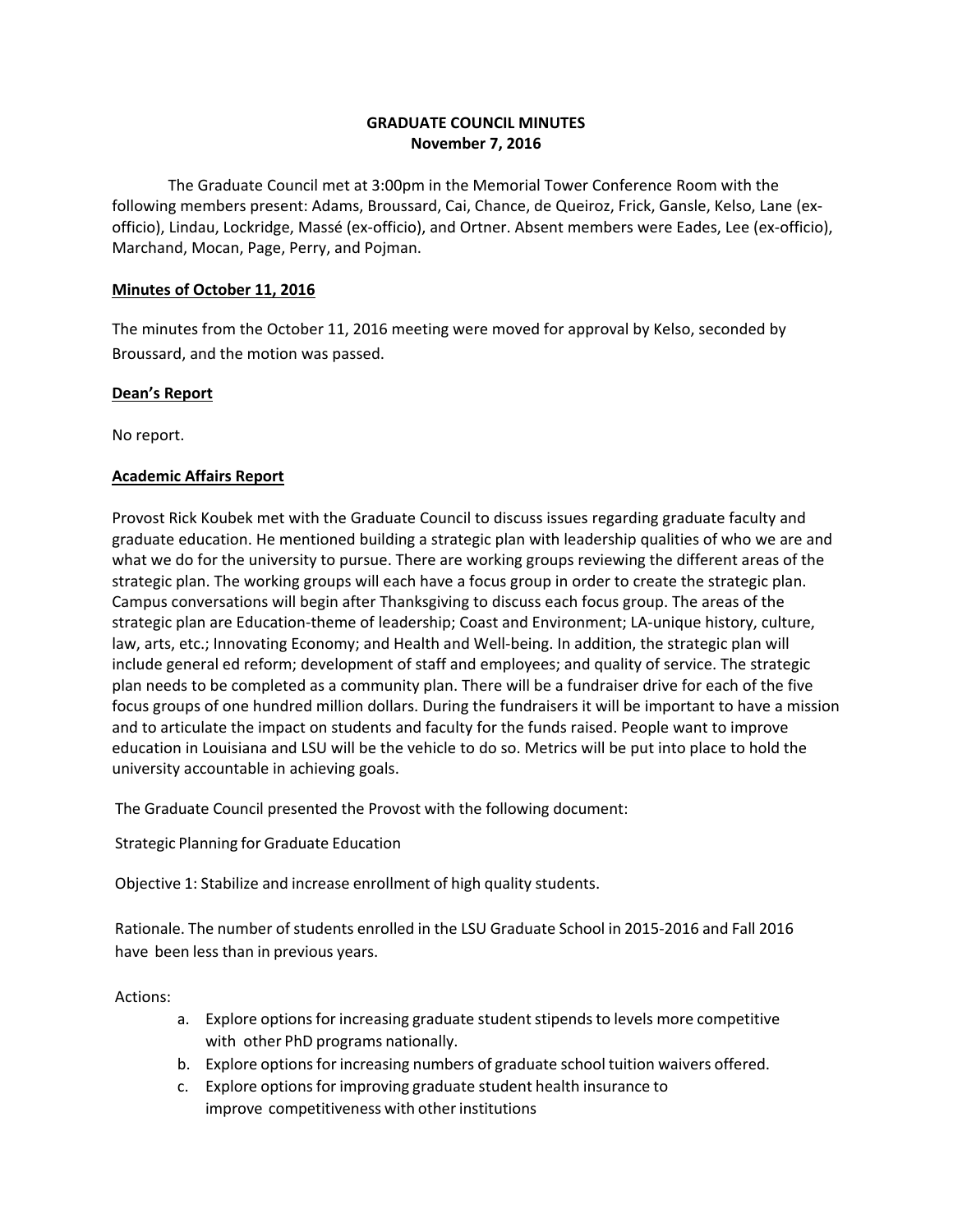- d. Increase resources for graduate student recruitment
- e. Explore options to reduce the burden of funding of student stipends, student fringe benefits, and tuition on external grant applications.

Objective 2: Maintain highest quality of graduate instruction thereby increasing national recognition.

 Rationale. The Graduate Faculty: Graduate Student ratio has decreased below what is optimal for graduate student education.

Actions:

- Explore options for increasing faculty numbers in units with reduced Graduate Faculty: Graduate Student Ratio. a. Explore options for increasing faculty numbers in units with reduced<br>Graduate Faculty: Graduate Student Ratio.<br>b. Explore options for increasing instructional budget to facilitate management of additional
- students

Provost Koubek mentioned that the President wants to increase graduate enrollment, but not decrease in the quality of graduate students. The graduate assistantship stipends are being increased this year and are part of the seven-year budget. The Provost believes having a stabilized budget will assist with moving forward with increasing graduate student enrollment. Budget cuts will continue this year. The university needs to be on state funds only. The current building capacity for student enrollment is 35,000. The university is currently at approximately 31,000. In seven years enrollment will grow to 35,000. Massé noted that 25% of the 35,000 will need to be graduate students. There will be 235 new faculty hired. At this time there are no new hires, but the university is working on that. The goal is to have a three percent raise each year and to increase graduate enrollment by three to four percent each year. It will be a slow and steady growth in enrollment. This is possible without increasing tuition each year.

# **Chairs Report**

No report.

## **Old Business**

Skype representation at exams and defenses: Kelso made revisions to the policy from the last council meeting.

 chosen must permit real-time, two-way exchange of visual information (e.g., presentation slides) and cannot be the Dean's Representative. Also, this individual cannot be the Committee Chair or student, A single committee member can participate in a Master's Exam, a Doctoral Degree Audit and Request for General Examination, or a Doctoral Final Exam remotely through VoIP (Voice over Internet Protocol) programs such as Skype upon receiving permission from the Graduate School. The program dialogue among the committee members and the student. Remote participation is for rare circumstances in which physical presence would be unfeasible. The individual participating remotely except under extraordinary circumstances approved by the Dean of the Graduate School.

The responsibility for arranging, testing, and assuring operative connection and time-zone arrangements rests upon the student and the committee chair. The form requesting such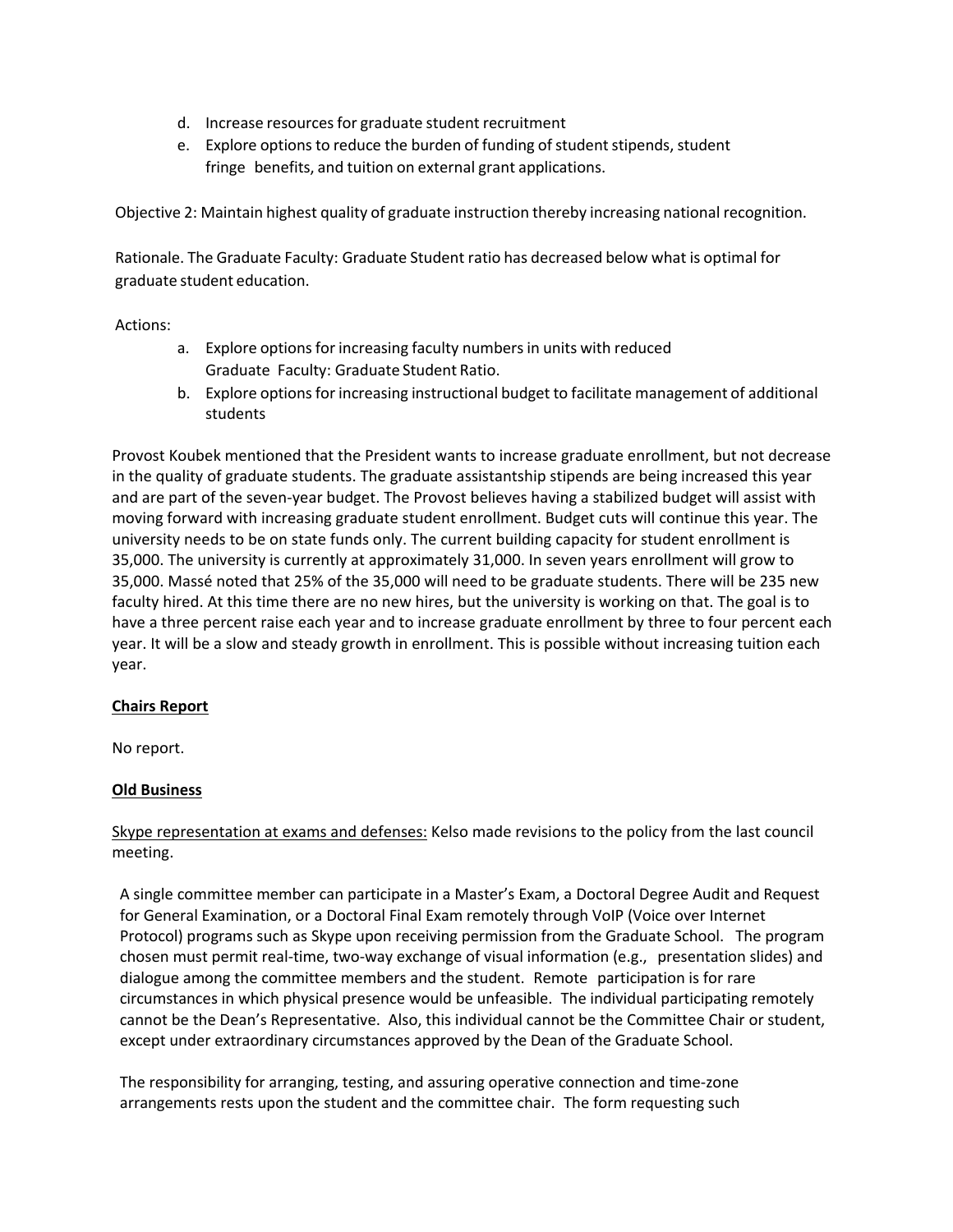examination at least three weeks prior to the date of the examination and by the current semester<br>deadline for graduation, if applicable. participation must be completed and submitted to the Graduate School along with the request for

Kelso motioned to approve the revised policy, Frick seconded, and the motion was carried.

Failed general and final exam requirements policy: Chance will make revisions per council and the policy will be discussed at the next Graduate Council meeting.

### **New Business**

### **Executive Session**

**Standing Committee Reports** 

**Promotion and Tenure Committee:** No report.

**Graduate Faculty:** No report.

**Awards Committee:** No report.

The meeting adjourned at 4:30pm.